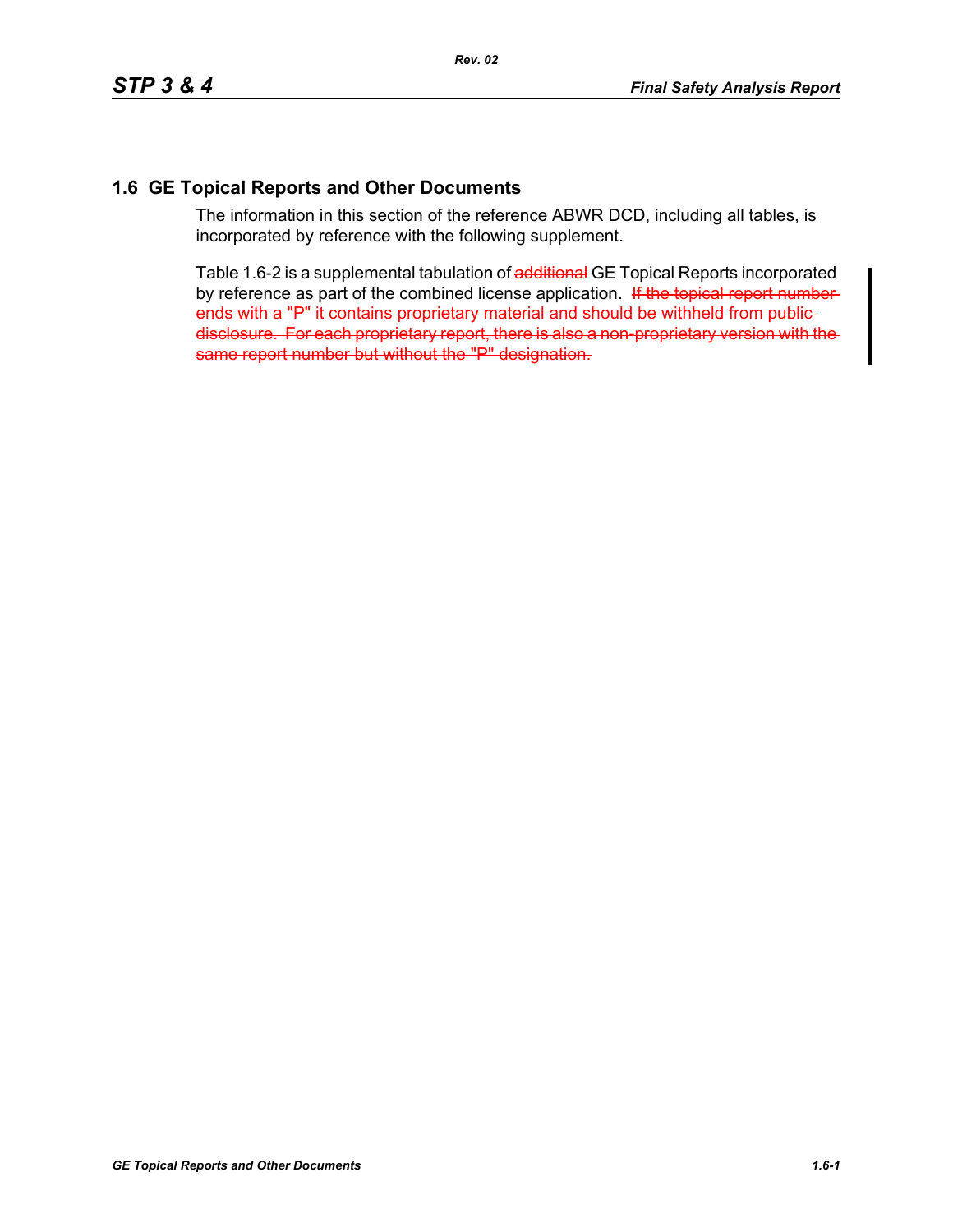| <b>Report No.</b>             | <b>Title</b>                                                                                                             | <b>Referenced in</b><br><b>FSAR Section</b> |
|-------------------------------|--------------------------------------------------------------------------------------------------------------------------|---------------------------------------------|
| NEDO-32686-A                  | Utility Resolution Guidance for ECCS Suction Strainer Blockage,<br>October 1998                                          | App 6C                                      |
| <b>NEDG-32721P-A</b><br>Rev.2 | Application Methodology for the General Electric Stacked Disk-<br><b>ECCS Suction Strainer, March 2003</b>               | App 6G                                      |
| NEDO-33297                    | Advanced Boiling Water Reactor (ABWR) Procedures-<br>Development Plan, January 2007                                      | App 1A, 8.1,<br>8.3, 13.5, App<br>49A       |
| <b>NEDE-33299P</b>            | Advanced Boiling Water Reactor (ABWR) With Alternate RCIC-<br><b>Turbine Pump Design, December 2006</b>                  | 3.9, App 3MA,<br>5.4, 6.3                   |
| <b>NEDO 33305</b>             | Advanced Boiling Water Reactor (ABWR) Startup Administrative<br>Manual, February 2007                                    | <del>14.2</del>                             |
| NEDO-33310                    | Advanced Boiling Water Reactor (ABWR) Startup Test-<br>Specification, April 2007                                         | 14.2, App 19A                               |
| <b>NEDO 33315P</b>            | <b>Advanced Boiling Water Reactor (ABWR) Reactor Pressure-</b><br>Vessel (RPV) Material Surveillance Program, April 2007 | 5.3                                         |
| <b>NEDO 33316</b>             | Advanced Boiling Water Reactor (ABWR) Vibration Assessment 44.2<br>Program, April 2007                                   |                                             |
| NEDO-33321                    | <b>Advanced Boiling Water Reactor (ABWR) Life Cycle</b><br>Management, May 2007                                          | 1.2, App 1D                                 |
| <b>NEDO 33325</b>             | Advanced Boiling Water Reactor (ABWR) Common Equipment-<br>and Structures, April 2007                                    | 3.1, 8.1, 8.3,<br>9.2, 9.5                  |
| <b>NEDO 33328</b>             | <b>Advanced Boiling Water Reactor (ABWR) APRM Oscillation-</b><br>Monitoring Logic, April 2007                           | 7.6                                         |

## **Table 1.6-1 Additional Topical Reports Incorporated by Reference**

*Rev. 02*